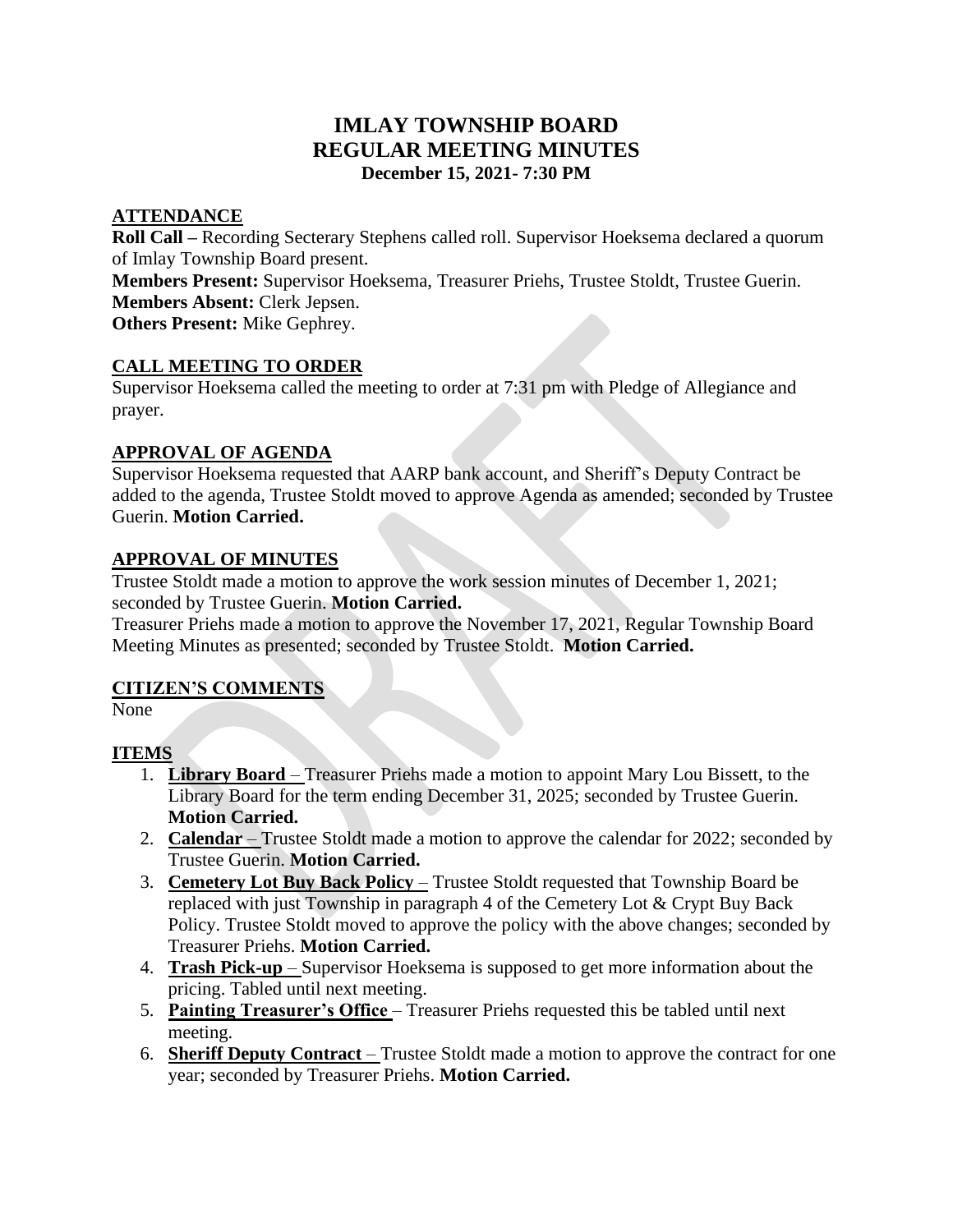7. **AARP Bank Account-** Treasurer Priehs made a motion to open an account for the AARP money at Tri-County; seconded by Trustee Guerin. **Motion Carried.** 

## **OPERATIONAL MONITORING**

- 1. **Treasurer's Report-** Treasurer Priehs reviewed the report. Moved by Trustee Guerin to accept the Report as presented; seconded by Trustee Stoldt; **Motion Carried**.
- 2. **Assessor's Report –** None.
- 3. **Planning Commission –** None.
- 4. **Cemetery Report –** None.
- 5. **Attorney's Report –** None.
- 6. **Road Condition Report –** None.
- 7. **Enforcement Report –** None.

## **BILLS TO BE PAID**

*Bills to be paid-* Treasurer Priehs moved to approve the bills to be paid as presented; seconded by Trustee Guerin. **Motion carried.**

| <b>Checks Pre-Approved and Written</b> |                        |
|----------------------------------------|------------------------|
| (Included as expenses in the budget)   |                        |
|                                        | <b>Total for Month</b> |
| <b>General Fund</b>                    | \$8,203.37             |
| <b>General Fund Payroll</b>            | \$8,689.40             |
| check #13879-13903, 1 eftps            |                        |
| <b>General Fund Fire Protection</b>    | \$16,525.00            |
| check #1033                            |                        |
| <b>Cemetery Fund</b>                   | \$8,533.22             |
| check #4794-4797                       |                        |
| <b>Permit Fund</b>                     | \$0.00                 |
| <b>Permit Fund Payroll</b>             | \$3,338.00             |
| check #1508-1513-1519, 2 eftps         |                        |
| <b>OEFMP</b>                           | \$0.00                 |
| check#                                 |                        |
| <b>Perpetual Care</b>                  | \$0.00                 |
| <b>Water Fund</b>                      | \$1,190.23             |
| check #211007                          |                        |
|                                        |                        |
| <b>TOTAL PAID (all funds)</b>          | \$46,479.22            |